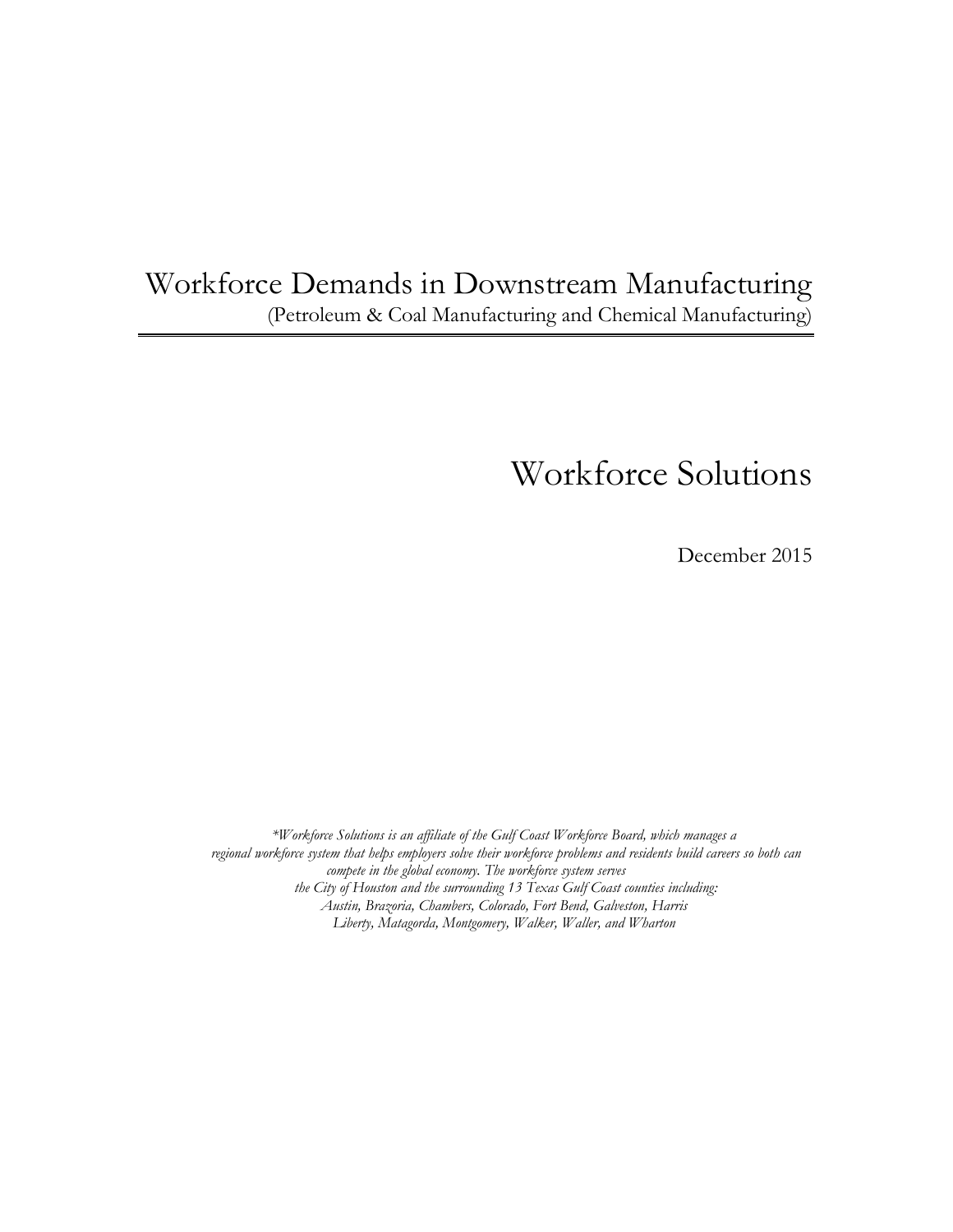#### **AN OVERVIEW OF MANUFACTURING RELATED TO OIL & GAS**

The economy of the Gulf Coast Region is largely centered on the energy industry with roughly half of all jobs tied to it in some way. There are numerous steps that must be made for oil and gas to be found, pumped, shipped, processed, and sold. With that being said, the industry has been classified into three sectors to make it easier to understand and discuss:

- Upstream the exploration, production, and extraction of oil and gas
- Midstream the transportation, storage, and wholesale marketing of crude or refined petroleum products
- Downstream the oil and gas operations that take place after production and up to the point of sale

#### **Downstream Manufacturing**

This report will focus on manufacturing related to downstream oil and gas, the final step in the three sector process.

In the downstream sector oil and gas arrives at processing plants where it is **refined and processed into various products for sale and distribution**. The end results of downstream manufacturing are numerous covering a wide variety of products. Some of the products commonly produced include:

- Gasoline
- Diesel Oil
- Jet Fuel
- Propane
- Heating Oil
- Liquefied Petroleum Gas (LPG)
- Liquefied Natural Gas (LNG)
- Plastics
- Synthetic Rubber
- Asphalt
- Lubricants
- Petroleum Coke
- Pharmaceuticals
- Antifreeze
- Fertilizers
- Pesticides

While downstream manufacturing is widely known for its relationship to the transportation and power industry, the products listed above point to a relationship with a much broader range of industries. Downstream manufacturing consists of two industries based on the North American Industry Classification System (NAICS): Petroleum & Coal Product Manufacturing and Chemical Manufacturing.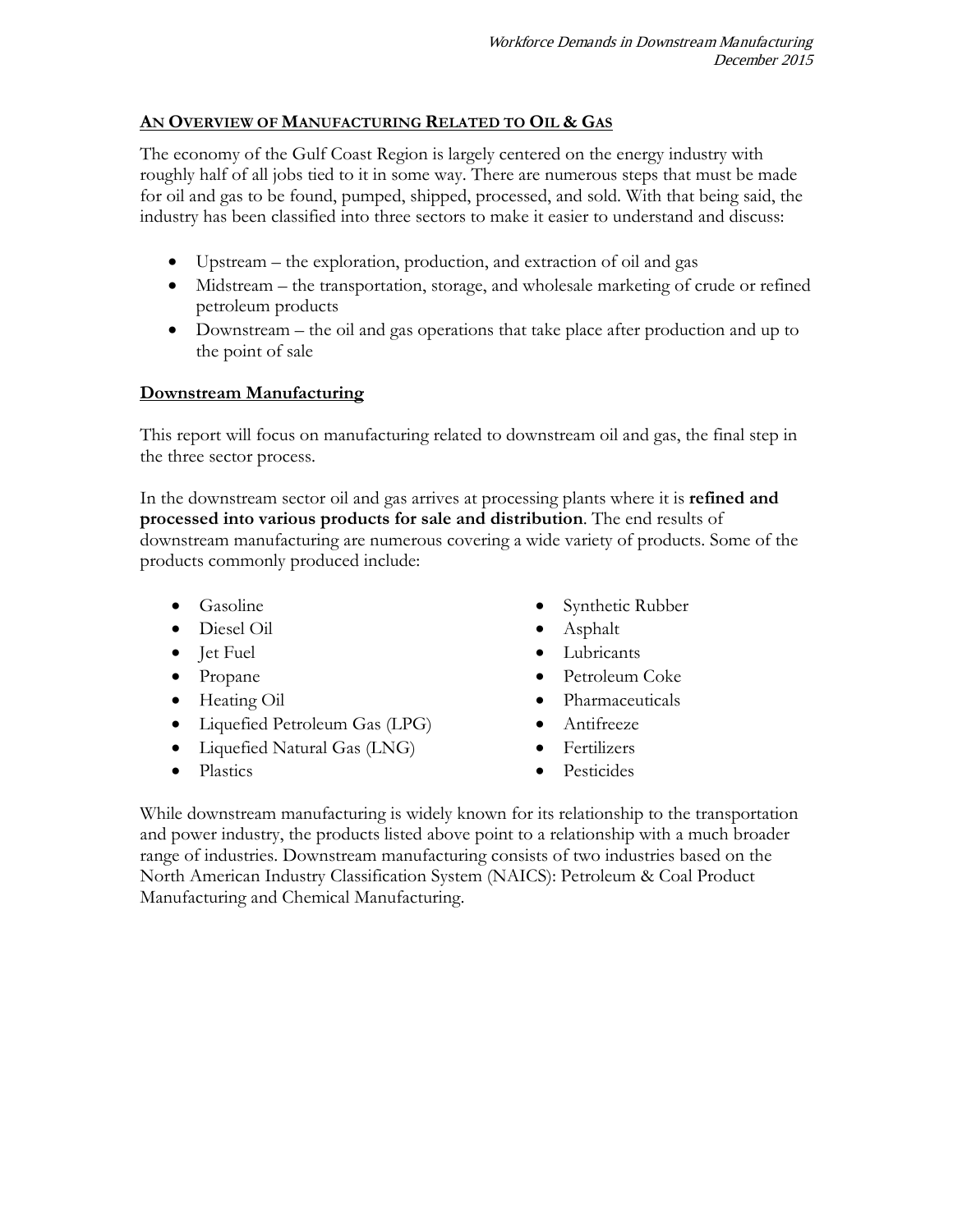#### **Petroleum & Coal Product Manufacturing (Petroleum Refineries)**

The Petroleum & Coal Product Manufacturing industry **incorporates the transformation of crude petroleum into usable products.** The main process in petroleum refining involves the separation of crude petroleum into component products through such techniques as cracking and distillation.

Distillation - the process of vaporizing liquids, crude oil, or one of its fractions in a closed vessel, collecting and condensing the vapors into liquids.

Cracking - the process of breaking down larger molecules of hydrocarbons into smaller ones. When this is done by heating the oil it is known as 'thermal cracking'. If a catalyst is used it is known as 'catalytic cracking'..

The Petroleum & Coal Product Manufacturing industry also includes establishments that further process refined petroleum and coal products and create products such as asphalt coatings and petroleum lubricating oils:

- Petroleum & Coal Product Manufacturing
	- o Petroleum Refineries
	- o Asphalt Paving and Roofing Materials Manufacturing
	- o Other Petroleum and Coal Products Manufacturing

#### **Establishments that manufacture petrochemicals from refined petroleum are classified in Chemical Manufacturing.**

#### **Chemical Manufacturing**

The Chemical Manufacturing industry involves the **manufacturing of chemicals using basic processes such as thermal cracking and distillation**. Establishments convert feedstocks derived from petroleum, or from petroleum and natural gas liquids, into petrochemicals. **Refining crude petroleum into petrochemicals is excluded from this industry sector.** The Chemical Manufacturing industry is broken up into several different categories:

- Chemical Manufacturing
	- o Petrochemical Manufacturing
	- o Industrial Gas Manufacturing
	- o Synthetic Dye and Pigment Manufacturing
	- o Other Basic Inorganic Chemical Manufacturing
	- o Other Basic Organic Chemical Manufacturing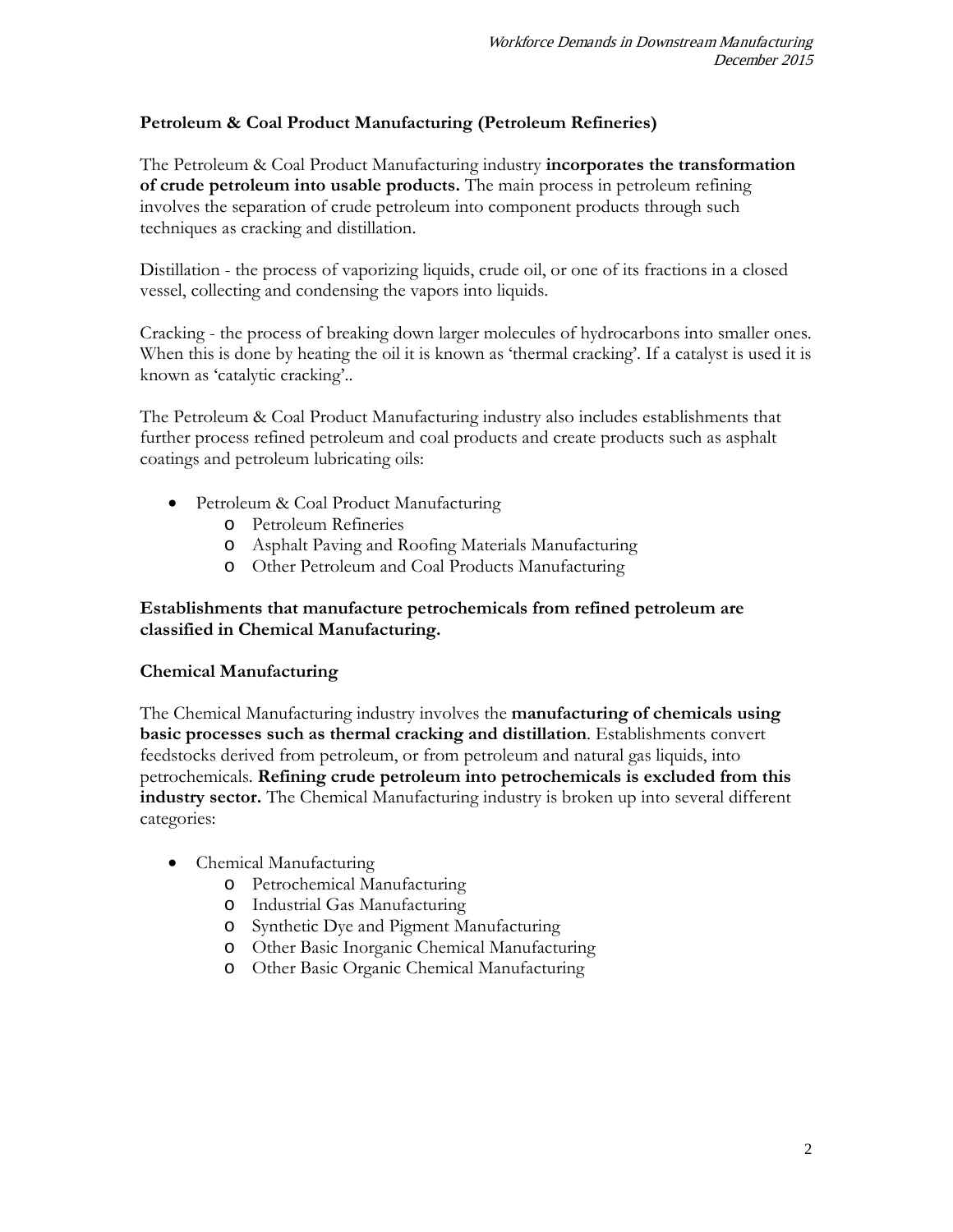#### **Downstream Manufacturing Highlights**

- Development of shale resources and the surge of natural gas and natural gas liquid production is contributing to historical low feedstock prices and a flurry of major projects in the chemical and petrochemical industry (over \$48 billion in  $Texas<sup>1</sup>$  $Texas<sup>1</sup>$  $Texas<sup>1</sup>$ )
- U.S. producers uses natural gas-based feedstock while most European and Asian producers use oil-based feedstock, the difference in the price is giving the U.S. a distinct competitiveness compared to other regions
- Many of the expansions are geared towards increasing exports which are expected to rise dramatically over the next 15 years
- Significant job growth and economic benefits are expected for the region
- Expansions are causing a shortage of craftspeople (welders, pipefitters, riggers, electricians)

## **Downstream Manufacturing Employment: Past and Present**

Faced with environmental mandates and rising feedstock costs (natural gas and other hydrocarbon derivative products), the downstream manufacturing sector **endured a longterm period of decline** after peaking in 1991 with employment falling by some 16,000 jobs or 27 percent to 43,700 in January 2011. Recently the industry has become highly profitable from the boom in shale oil-and-gas exploration encouraging billions of dollars in investments. Since January 2011 downstream manufacturing employment has risen by some 3,800 jobs or 8.7 percent (see chart 1).



<span id="page-3-0"></span> <sup>1</sup> Texas accounts for 99 projects with a cumulative investment of more than \$48.2 billion by 2023 according to the American Chemistry Council.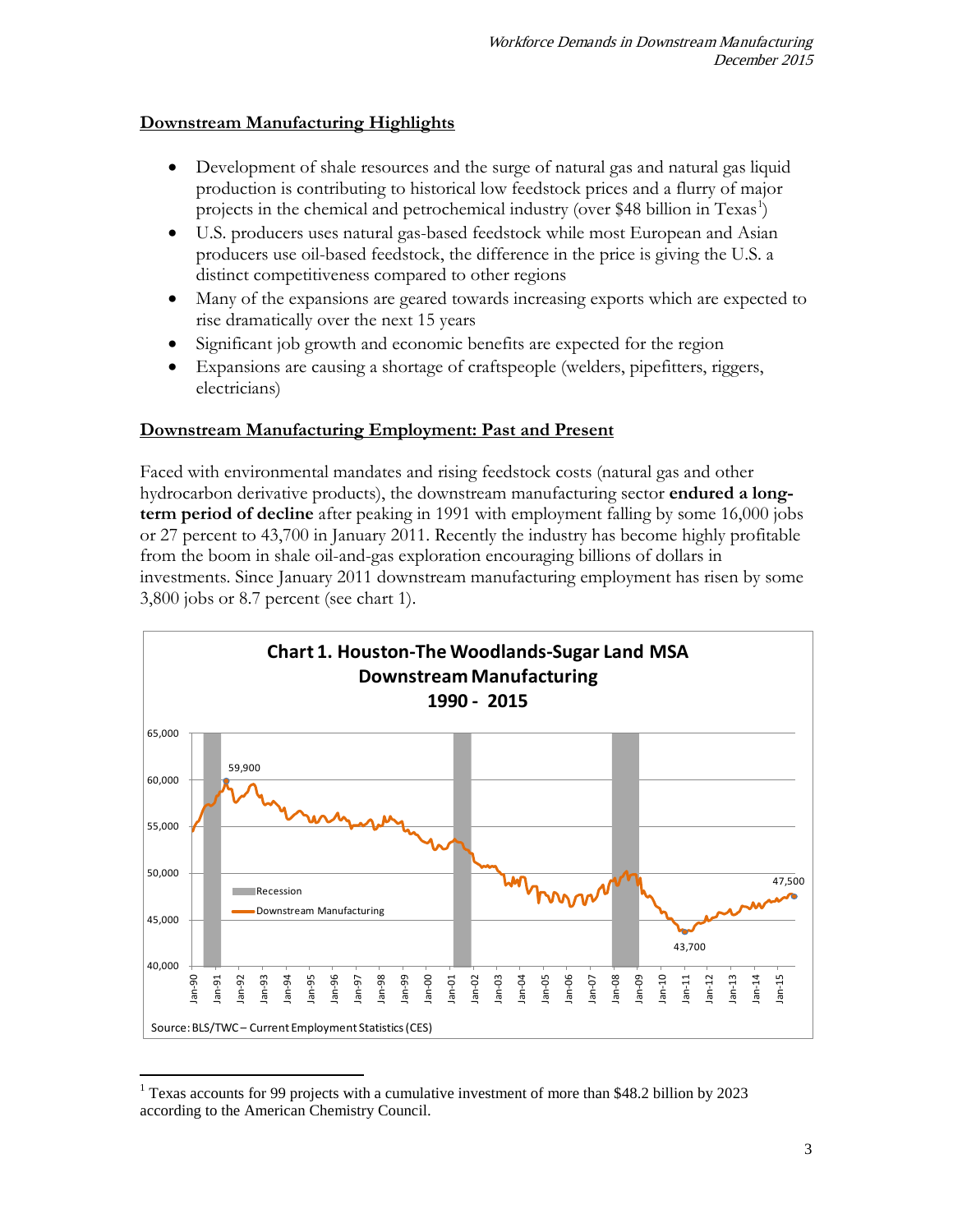#### **Petroleum and Coal Product Manufacturing (Petroleum Refineries)**

The number of new refineries built in the U.S. over the last forty years is very small; in fact the first new refinery in the Gulf Coast Region since 1975 was built by Kinder Morgan in 2014 becoming operational just this year. Unsurprisingly, **the long-term trend of employment in Petroleum & Coal Product Manufacturing has been negative** (see chart 2). U.S. oil production has skyrocketed by nearly 125 million barrels of oil per month over the last five years according to the U.S. Energy Information Administration. The increase in production has been almost entirely for unconventional oil, or light tight oil (LTO). U.S. refiners have primarily invested in processing medium-to heavy-crude making it difficult to process but recently **refineries have been making low cost changes to process greater quantities of LTO with capacity's to do so expected to increase over the next several years**.



## **Chemical Manufacturing**

Chemical Manufacturing **has also endured a long-term decline** with payrolls falling from the most recent peak of 44,000 in June 1998 to 33,300 in October 2010, down 24.3 percent. The boom in shale exploration has reversed the decline encouraging billions of dollars in investments. Since October 2010 Chemical Manufacturing employment **has risen by 4,400 jobs or 13.2 percent** (see chart 3). Note the decline in natural gas prices over recent years.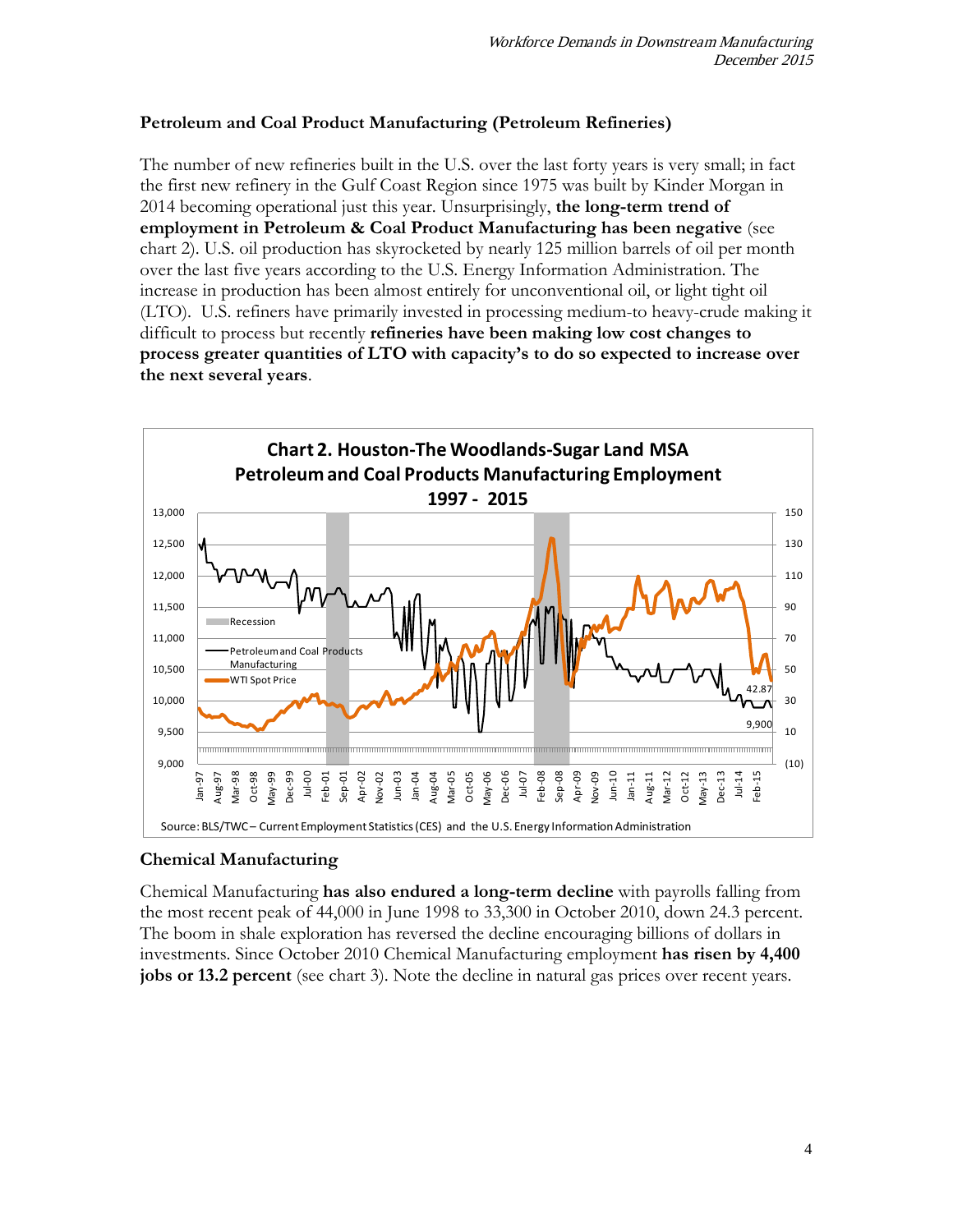

An increase in shale gas production has been the driving factor of a dramatic decline in natural gas prices. With production levels that have dramatically increased in recent years and expectation for it to continue to rise over the next two decades **there has been a resurgence of building and expansions** by many companies that has already resulted in bringing new jobs to the Gulf Coast Region (see chart 4).

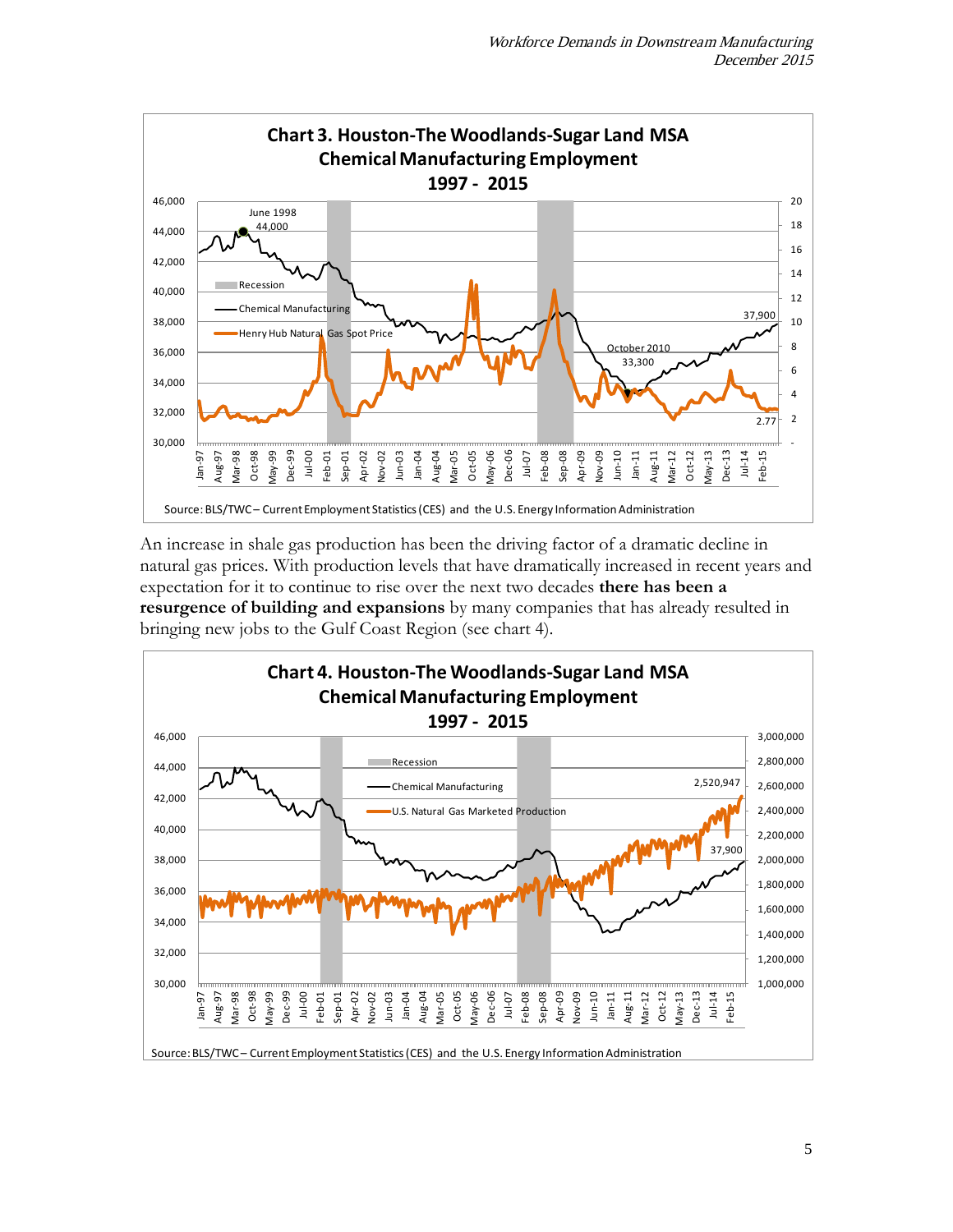# **Wages**

The manufacturing sector as a whole provides above average wages when compared to all industries in the Gulf Coast Region. At \$1,801 per week, manufacturing wages in the region were 33.2 percent above the average for all industries as of first quarter 2015. While downstream manufacturing employment represented 18 percent of the entire manufacturing industry sector in first quarter 2015, total wages paid represented 33.3 percent of all wages across all of manufacturing (see chart 6 and 7).



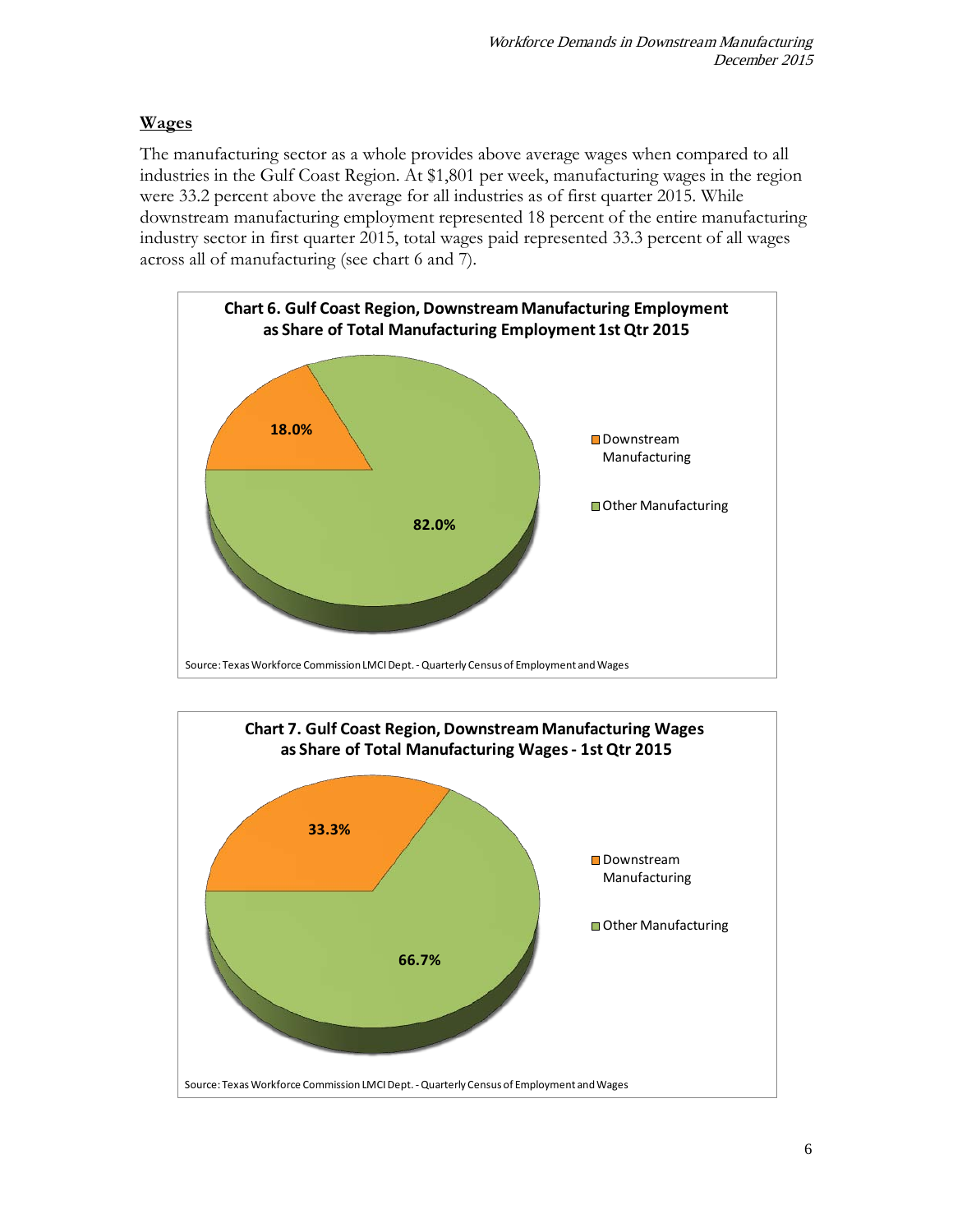Average weekly wages for the two subsectors of downstream manufacturing, Petroleum & Coal Product Manufacturing and Chemical Manufacturing, were almost identical 25 years ago. Wages for both subsectors have grown substantially since then with petroleum & coal product manufacturers taking the lead with the average weekly wage rising 397.0 percent while wages in chemical manufacturing rose 225.8 percent. Wages in Petroleum & Coal Products Manufacturing experienced an especially large boost in first quarter 2015 as refiners reap the benefits of low cost oil<sup>[2](#page-7-0)</sup>.



<span id="page-7-0"></span> $2$  The average weekly wage is the numeric calculation of total wages divided by the number of employees, divided by the number of weeks in a quarter. This figure represents wages covered by the Texas Unemployment Compensation Act and includes bonuses, commissions and cash values or remuneration received in any medium other than cash.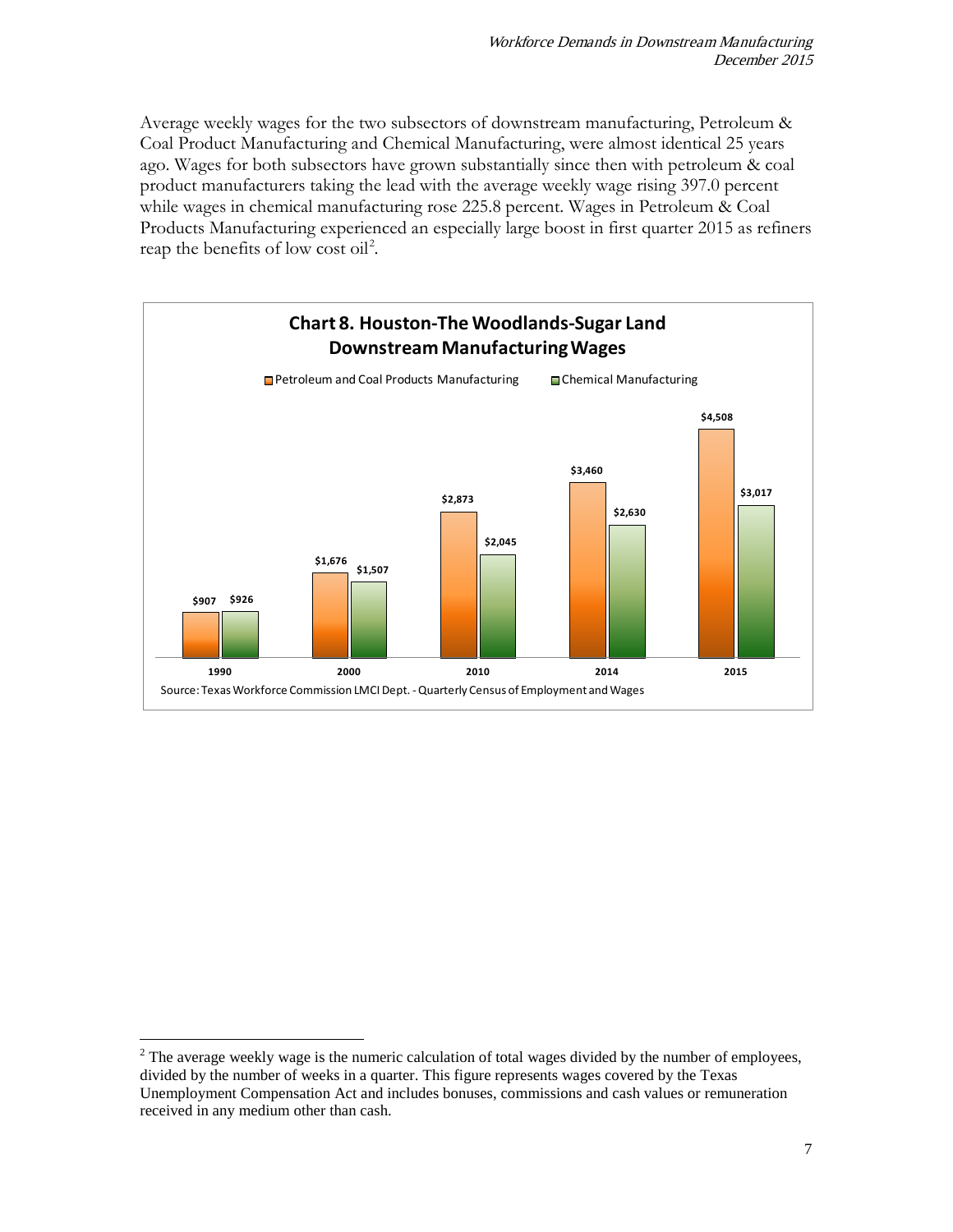#### **Challenges**

#### **Workforce Shortages**

Recent expansions under development and the supporting infrastructure of additional pipelines compound workforce shortages in the construction phase. The shortages are sometimes so acute that project deadlines may be missed or projects cancelled.

## **An Aging Workforce**

Another factor contributing to the workforce shortage is an aging population. The percentage of the population that is 55 and over has risen by 5 percent since 2000 and is expected to rise another 3 percent by 2018 to 23.36 percent.

| <b>Population by Age</b> |               |         |                   |         |                   |         |                   |         |  |
|--------------------------|---------------|---------|-------------------|---------|-------------------|---------|-------------------|---------|--|
|                          | 2000 Census   |         | 2010 CENSUS       |         | 2013 ESTIMATE     |         | 2018 FORECAST     |         |  |
|                          | <b>Number</b> | Percent | <b>Number</b>     | Percent | <b>Number</b>     | Percent | Number            | Percent |  |
| Total                    | 4,854,389     |         | 100.00% 6,087,133 |         | 100.00% 6,366,422 |         | 100.00% 7.064,464 | 100.00% |  |
| Age 55+                  | 739,122       | 15.23%  | 1,156,059         | 18.99%  | 1,294,545         | 20.33%  | 1,650,040         | 23.36%  |  |

The age of the downstream manufacturing workforce is increasing rapidly with the number approaching retirement age compounding the workforce shortages in the region. The percentage of workers ages 55 and over in downstream manufacturing has more than doubled from 10.9 percent in 2000 to 26.3 percent in 2014 (see chart 9 and 10).

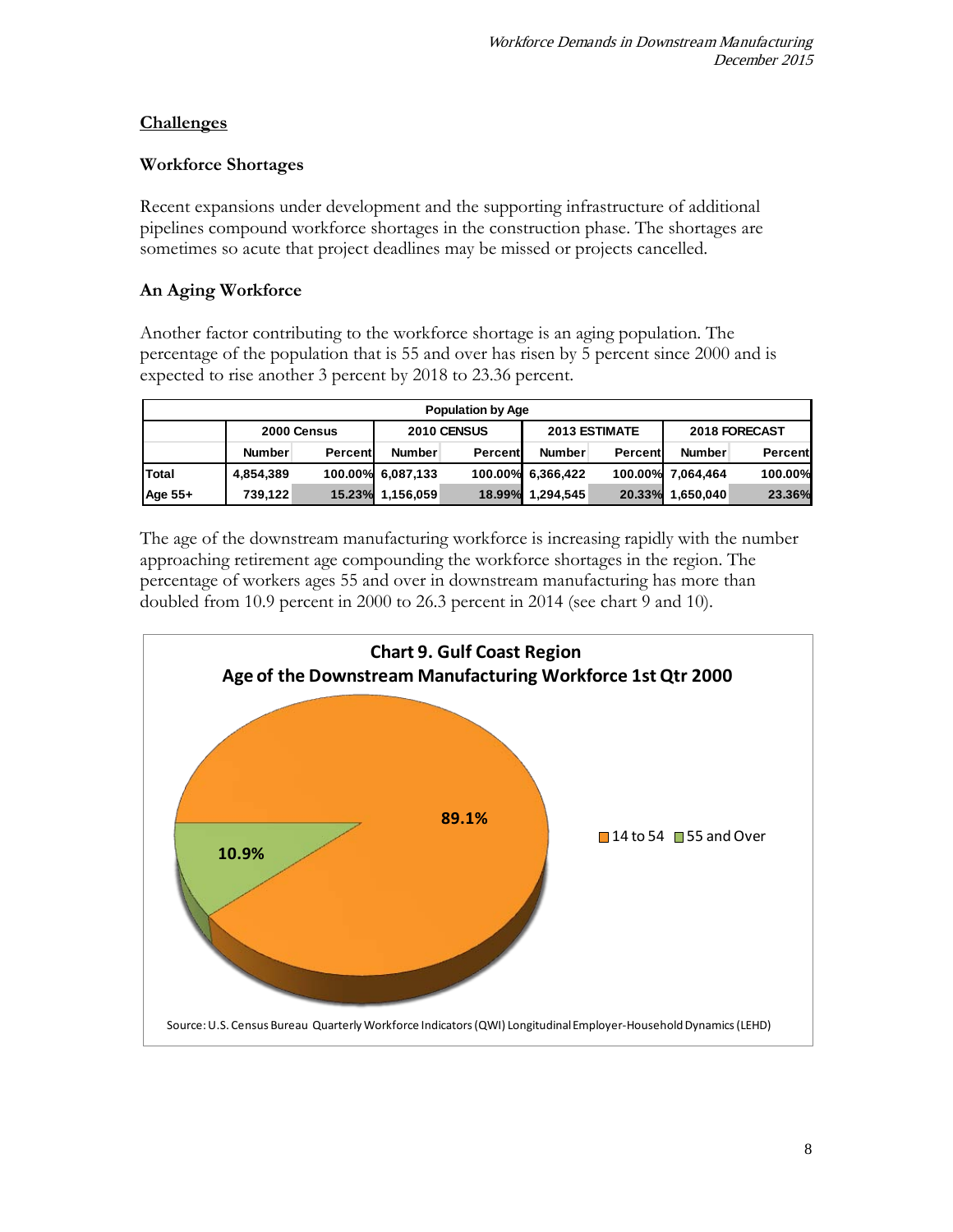

The increased share of employees 55 and over is in part due to smaller retirement portfolios, improved health and along with it an increased life expectancy. Nevertheless, with more than 12,000 rapidly approaching retirement age in downstream manufacturing the industry is posed to lose a large portion of their skilled employees (see chart 11). As baby boomers exit the workforce local companies are faced with the task of facilitating the transfer of knowledge and skills to incoming workers.

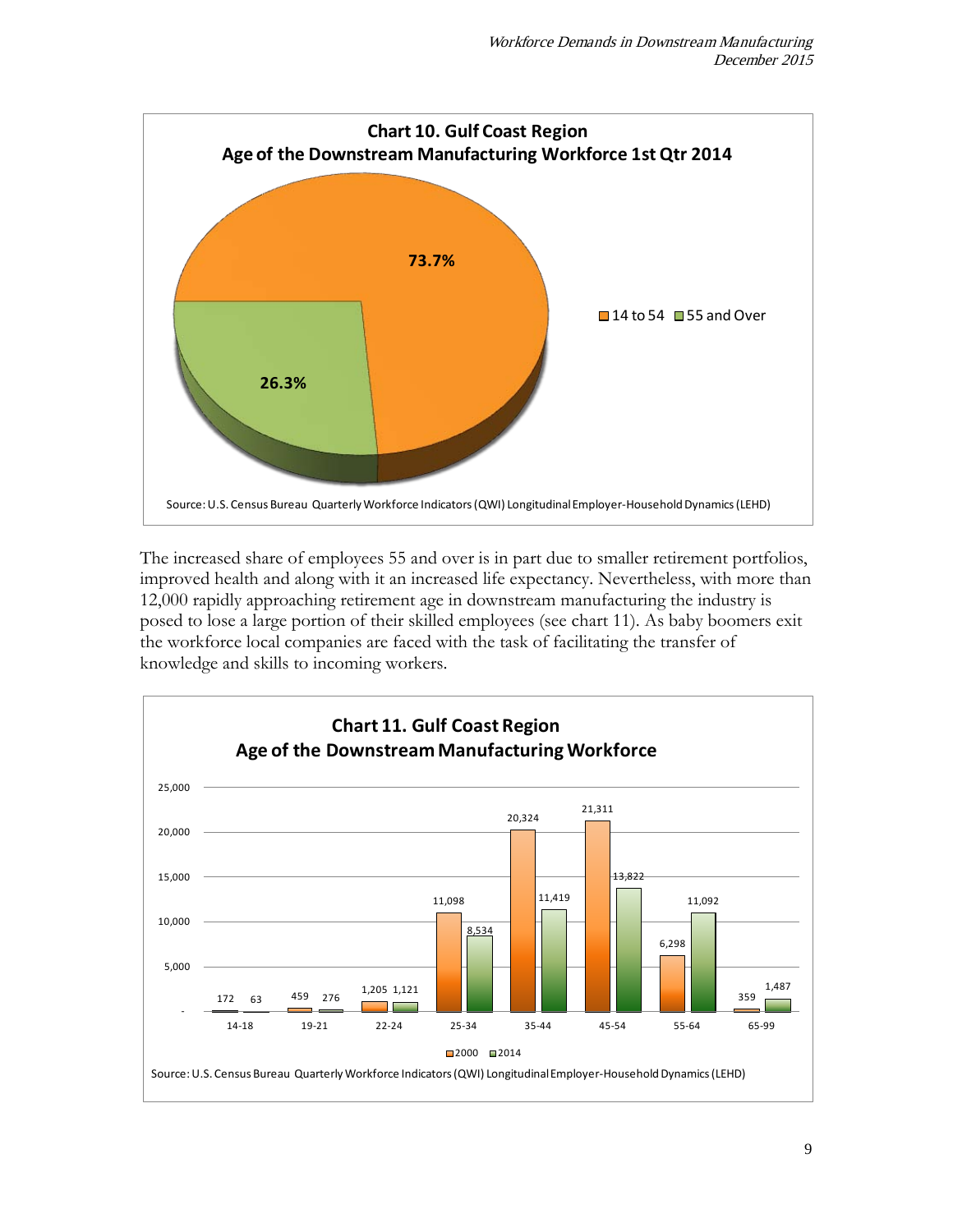#### **Downstream Manufacturing Employment: Future**

Employment in the downstream manufacturing industry peaked at approximately 60,000 back in 1991 but the twenty years that followed the industry incurred long-term declines with payrolls falling to near 44,000 by 2011. **Since 2011, workforce demands for the industry have made a dramatic reversal**.

#### **Industry Projections: 2012 to 2022**

The Gulf Coast Region's employment is projected to add **712,430 jobs** from **2012 to 2022**. The 23.8% growth rate is higher than the previously projected 22.7% for the period of 2010 to 2020.

The pace of job **growth in downstream manufacturing** is predicted to be 16.0 percent over the ten year period. While projections are lower than the average of all industries for the entire Gulf Coast Region, they have skyrocketed from a ten year projected increase of 1.0 percent just four years earlier.

Projections indicate that Petroleum & Coal Products Manufacturing and Chemical Manufacturing are expected to expand at a similar pace, 16.5 percent and 15.8 percent respectively. The industry is expected to add more than new 7,500 jobs over the ten year period (see table 1). Total demand for new employees is actually higher since the projections do not include replacement demand of those leaving the industry due to job change or retirement.

#### **Table 1.**

#### **Gulf Coast Region Downstream Manufacturing Industries Projections 2012-2022**

| Industry<br>Code | <b>Industry Title</b>                                | <b>Annual Average</b><br>Employment<br>2012 | <b>Annual Average</b><br><b>Employment</b><br>2022 | <b>Net</b><br>Change | Percent<br>Change |
|------------------|------------------------------------------------------|---------------------------------------------|----------------------------------------------------|----------------------|-------------------|
| 324              | <b>Petroleum &amp; Coal Products Manufacturing</b>   | 12,200                                      | 14.210                                             | 2.010                | 16.5%             |
| 3241             | Petroleum & Coal Product Manufacturing               | 12,200                                      | 14.210                                             | 2.010                | 16.5%             |
| 325              | <b>Chemical Manufacturing</b>                        | 35.090                                      | 40,650                                             | 5.560                | 15.8%             |
| 3251             | <b>Basic Chemical Manufacturing</b>                  | 20.810                                      | 24.250                                             | 3.440                | 16.5%             |
| 3252             | Resin, Rubber, & Artificial Fibers Manufacturing     | 3.930                                       | 4.110                                              | 180                  | 4.6%              |
| 3253             | Agricultural Chemical Manufacturing                  | 1.180                                       | 1.380                                              | 200                  | 16.9%             |
| 3254             | Pharmaceutical & Medicin Manufacturing               | 1.210                                       | 1.400                                              | 190                  | 15.7%             |
| 3255             | Paint, Coating, & Adhesive Manufacturing             | 2,380                                       | 2.770                                              | 390                  | 16.4%             |
| 3256             | Soap, Cleaning Compound & Toiletry Manufacturing     | 1,250                                       | 1.460                                              | 210                  | 16.8%             |
| 3259             | Other Chemical Product & Prepararation Manufacturing | 4.320                                       | 5.290                                              | 970                  | 22.5%             |
|                  | Total Downstream Manufacturing                       | 47.290                                      | 54.860                                             | 7.570                | 16.0%             |

Source: Texas Workforce Commission LMCI Dept.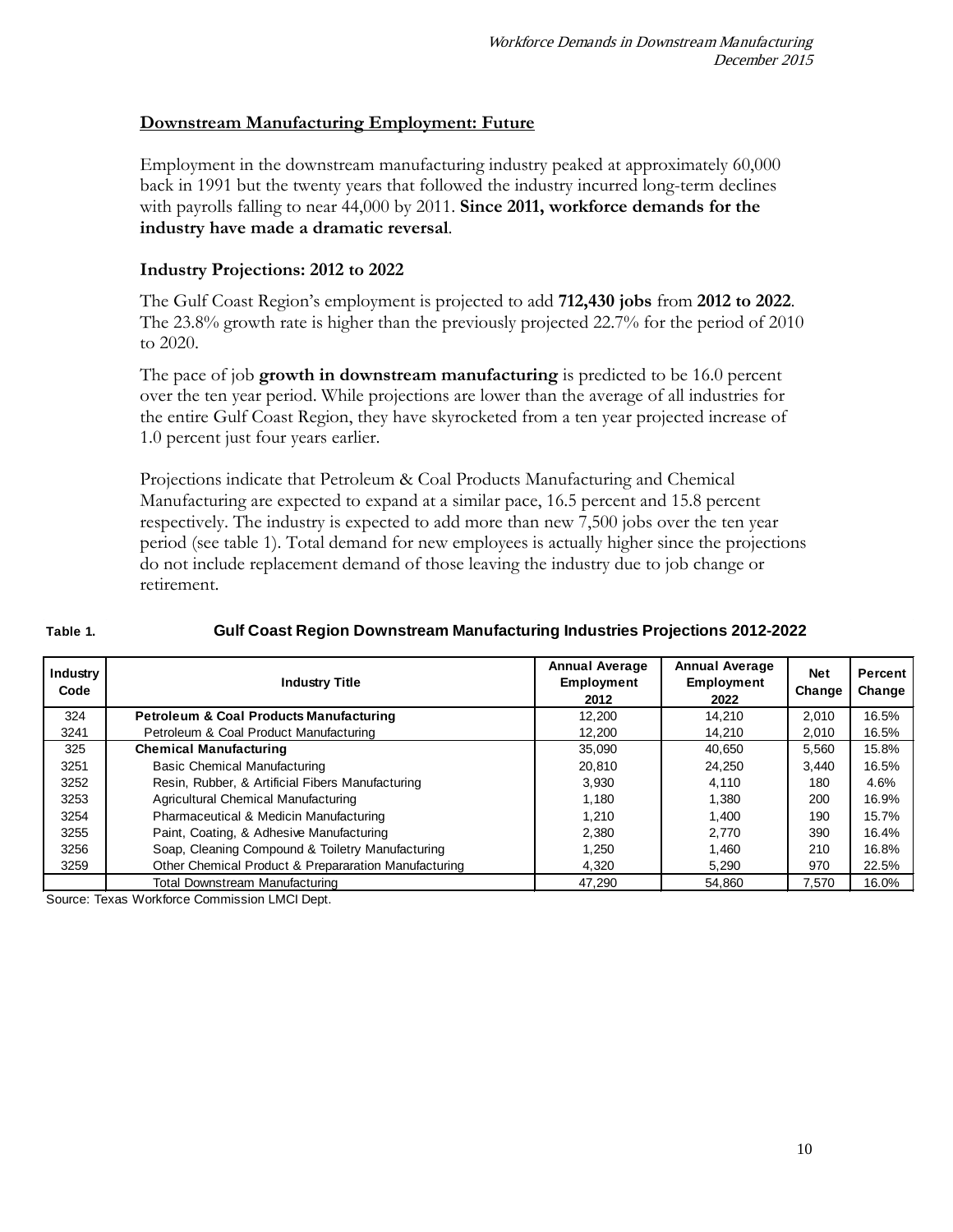#### **Occupations in Downstream Manufacturing**

The following table represents the top 20 occupations in the downstream manufacturing industry and their projected 2022 employment levels (see table 2). The total number of people working in the Gulf Coast Region across all industries under the capacity of each occupation is actually larger.

| Occupation<br>Code | <b>Industry Title</b>                                          | Annual<br>Average<br><b>Employment</b><br>2012 | Annual<br>Average<br>Employment<br>2022 | <b>Net</b><br>Change | Percent<br>Change | Annual<br>Average<br>Number of<br>Job<br>Openings* | Mean<br>Annual<br><b>Wage 2014</b> |
|--------------------|----------------------------------------------------------------|------------------------------------------------|-----------------------------------------|----------------------|-------------------|----------------------------------------------------|------------------------------------|
| 51-9011            | Chemical Equipment Operators & Tenders                         | 4,490                                          | 5,160                                   | 670                  | 14.9%             | 255                                                | \$58,159                           |
| 51-8093            | Petroleum Pump System Operators, Refinery Operators, & Gaugers | 3,330                                          | 3,860                                   | 530                  | 15.9%             | 350                                                | \$62,910                           |
| 51-1011            | First-Line Supervisors of Production & Operating Workers       | 3,170                                          | 3,640                                   | 470                  | 14.8%             | 510                                                | \$72,717                           |
| 51-8091            | Chemical Plant & System Operators                              | 3,010                                          | 3,410                                   | 400                  | 13.3%             | 180                                                | \$64,381                           |
| 17-2041            | <b>Chemical Engineers</b>                                      | 1,630                                          | 1,880                                   | 250                  | 15.3%             | 135                                                | \$128,304                          |
| 51-9023            | Mixing & Blending Machine Setters, Operators, & Tenders        | 1,580                                          | 1,830                                   | 250                  | 15.8%             | 120                                                | \$35,575                           |
| 49-9041            | <b>Industrial Machinery Mechanics</b>                          | 1,180                                          | 1,620                                   | 440                  | 37.3%             | 825                                                | \$53,178                           |
| 19-4031            | <b>Chemical Technicians</b>                                    | 1,100                                          | 1,260                                   | 160                  | 14.5%             | 115                                                | \$56,933                           |
| 49-9071            | Maintenance & Repair Workers, General                          | 1,070                                          | 1,230                                   | 160                  | 15.0%             | 1,145                                              | \$37,315                           |
| 51-9111            | Packaging & Filling Machine Operators & Tenders                | 1,010                                          | 1,130                                   | 120                  | 11.9%             | 205                                                | \$33,380                           |
| 51-9061            | Inspectors, Testers, Sorters, Samplers, & Weighers             | 730                                            | 850                                     | 120                  | 16.4%             | 680                                                | \$42,181                           |
| 17-2112            | <b>Industrial Engineers</b>                                    | 660                                            | 770                                     | 110                  | 16.7%             | 285                                                | \$113,276                          |
| 11-3051            | <b>Industrial Production Managers</b>                          | 650                                            | 740                                     | 90                   | 13.8%             | 165                                                | \$126,623                          |
| 49-1011            | First-Line Supervisors of Mechanics, Installers, & Repairers   | 650                                            | 730                                     | 80                   | 12.3%             | 515                                                | \$68,691                           |
| 17-2171            | Petroleum Engineers                                            | 590                                            | 680                                     | 90                   | 15.3%             | 735                                                | \$168,282                          |
| 49-9043            | Maintenance Workers, Machinery                                 | 500                                            | 650                                     | 150                  | 30.0%             | 160                                                | \$43,998                           |
| 17-2141            | <b>Mechanical Engineers</b>                                    | 560                                            | 640                                     | 80                   | 14.3%             | 390                                                | \$106,532                          |
| 19-2031            | Chemists                                                       | 560                                            | 630                                     | 70                   | 12.5%             | 75                                                 | \$75,350                           |
| 43-5061            | Production, Planning, & Expediting Clerks                      | 520                                            | 570                                     | 50                   | 9.6%              | 365                                                | \$52,255                           |
| 51-2092            | <b>Team Assemblers</b>                                         | 460                                            | 530                                     | 70                   | 15.2%             | 650                                                | \$28,905                           |

#### **Table 2.**

#### **Gulf Coast Region Top 20 Downstream Manufacturing Occupations**

\*Annual average number of job openings due to growth and replacement needs across all industries in the Gulf Coast Region.

Source: Texas Workforce Commission LMCI Dept.

Seven of the top 20 downstream manufacturing occupations are currently on the Gulf Coast Workforce Board's list of targeted high-skill high-growth occupations:

- Petroleum Pump System Operators, Refinery Operators, & Gaugers
- Chemical Plant & System Operators
- Chemical Engineers
- Industrial Machinery Mechanics
- Industrial Engineers
- Petroleum Engineers
- Mechanical Engineers